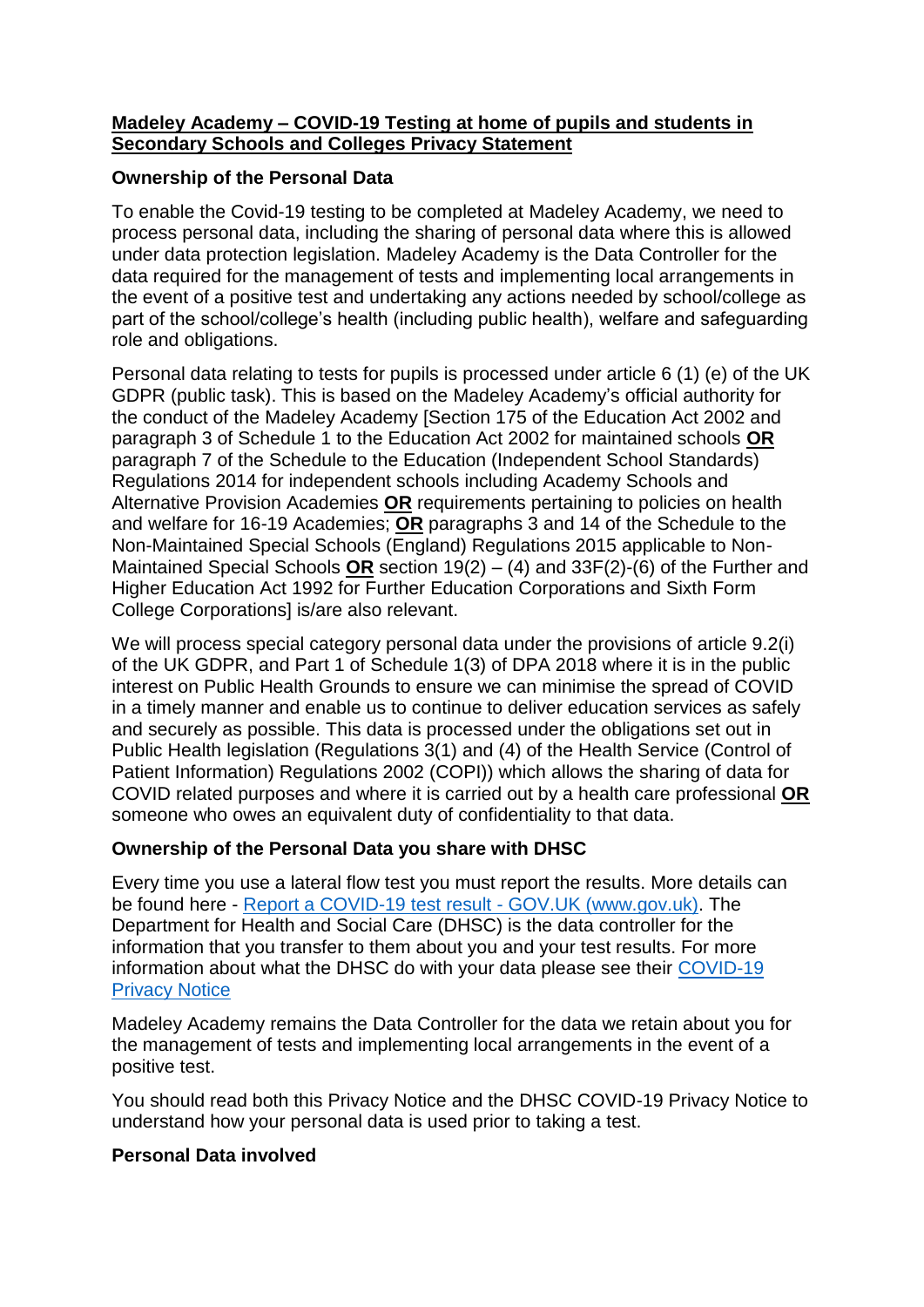The following personal data is processed by the Madeley Academy in relation to your test:

- Name
- Unique code assigned to each individual test and which will become the primary reference number for the tests.
- Test result

For more information about what the DHSC do with your data please see their [COVID-19 Privacy Notice](https://www.gov.uk/government/publications/coronavirus-covid-19-testing-privacy-information)

### **How we store your personal information**

The Madeley Academy will maintain a test kit log which will record against your name details of the testing kit which has been provided to you. Madeley Academy may also record Personal Data about you in its internal COVID-19 test register (Madeley Academy's COVID-19 test register will not be shared with DHSC). This information will only be stored securely on locally managed systems with appropriate access controls in Madeley Academy and will only be accessible to personnel involved in the management of tests and implementing local arrangements in the event of a positive test.

Madeley Academy will retain its test kit log and COVID-19 test register for a period of twelve (12) months from the date of the last entries made by Madeley Academy into them.

For more information about what the DHSC do with your data please see their [COVID-19 Privacy Notice](https://www.gov.uk/government/publications/coronavirus-covid-19-testing-privacy-information)

### **Processing of Personal Data Relating to Positive test results**

We will use this information to enact our own COVID isolation and control processes without telling anyone who it is that has received the positive test.

For more information about what the DHSC do with your data please see their [COVID-19 Privacy Notice](https://www.gov.uk/government/publications/coronavirus-covid-19-testing-privacy-information)

This information will be kept by Madeley Academy for a period of twelve (12) months and by the NHS for eight (8) years.

# **Processing of Personal Data Relating to Negative and Void test results**

We will record a negative and void result for the purpose of stock controls of tests and general performance of the testing process.

# **Data Sharing Partners**

The personal data associated with test results will be shared with

- DHSC, NHS, PHE to ensure that they can undertake the necessary Test and Trace activities and to conduct research and compile statistical information about Coronavirus.
- Your GP the NHS may share the information you provide with your GP to maintain your medical records and to offer support and guidance as necessary. Any data you provide to Madeley Academy will not be shared with your GP.